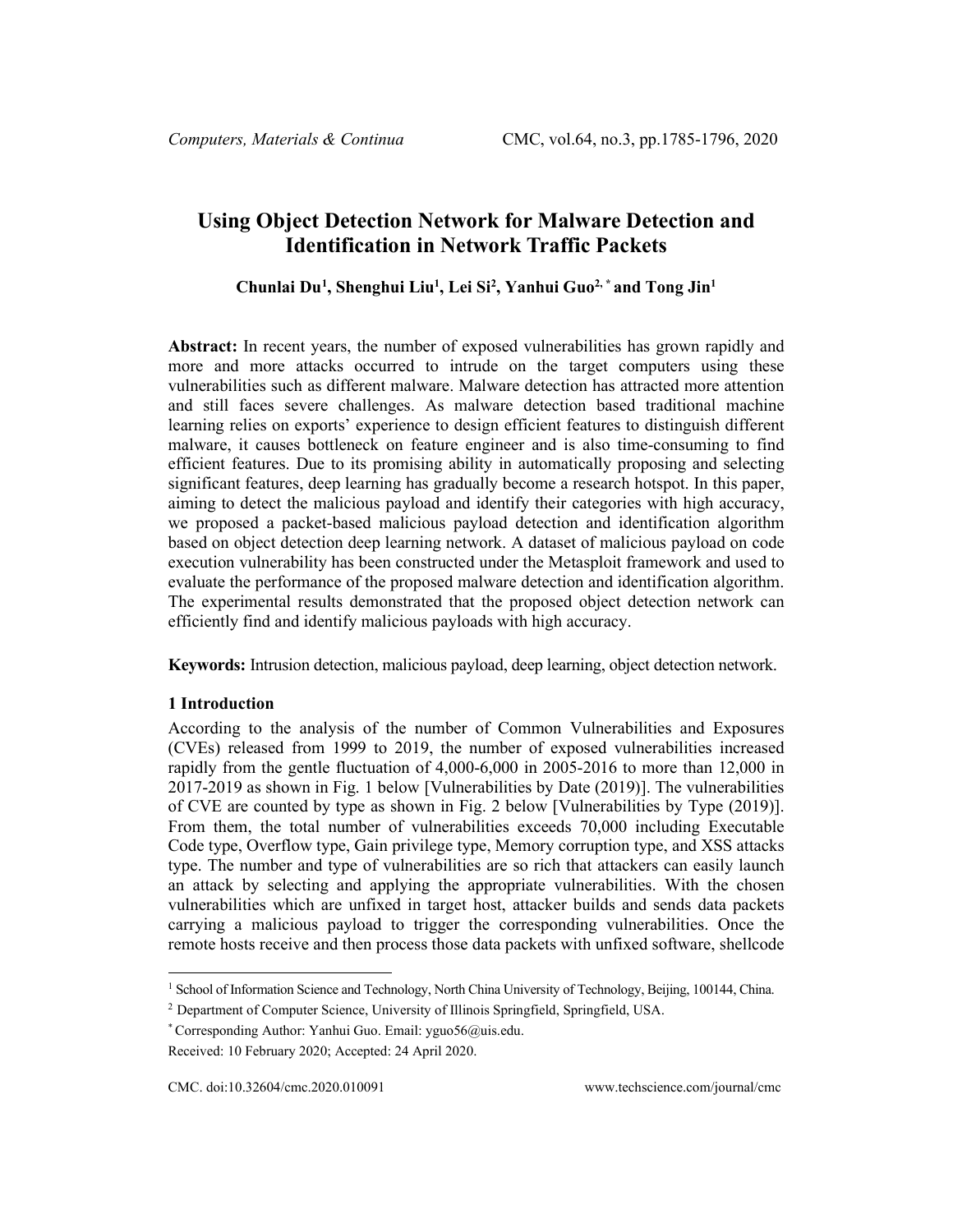can be triggered and then control these remote hosts. With the idea that everything can be accessed in the internet of things coming true, whether the communication packets between nodes are malicious or not is especially important [Medhane, Sangaiah, Hossain et al. (2020); Tian, Gao, Su et al. (2020); Wang, Gao, Liu et al. (2019)].

At present, the network attack using the vulnerabilities of the operating system or application software becomes the main means. The confrontation between network attack and defense faces a severe situation because the traditional intrusion detection based on access feature and data packet statistics has been unable to work effectively.



**Figure 1:** Vulnerabilities by year



**Figure 2:** Vulnerabilities by type

In recent years, malicious payload detection using machine learning and deep learning has become a hot topic in the field of network intrusion detection [Karatas, Demir and Sahingoz (2018); Naseer, Saleem, Khalid et al. (2018); Tian, Shi, Wang et al. (2019); Yin, Luo, Zhu et al. (2020)]. A variety of features have been extracted ranging from grammatical features or session features to semantic features and then employed to distinguish the malicious payload using machine learning algorithms. The semantic features extracted in web script, such as SQL injection, XSS, web Trojan, has achieved good results. However, they are not efficient in non-web script and need further research.

In order to solve the bottleneck of feature extraction in malicious payload detection, this paper proposes a novel deep learning-based method to automatic extract feature and identify and classify the malicious payload in the network intrusion environment. The key contributions of our work are as follows:

(1) Build a malicious payload dataset of a non-web script attack under the Metasploit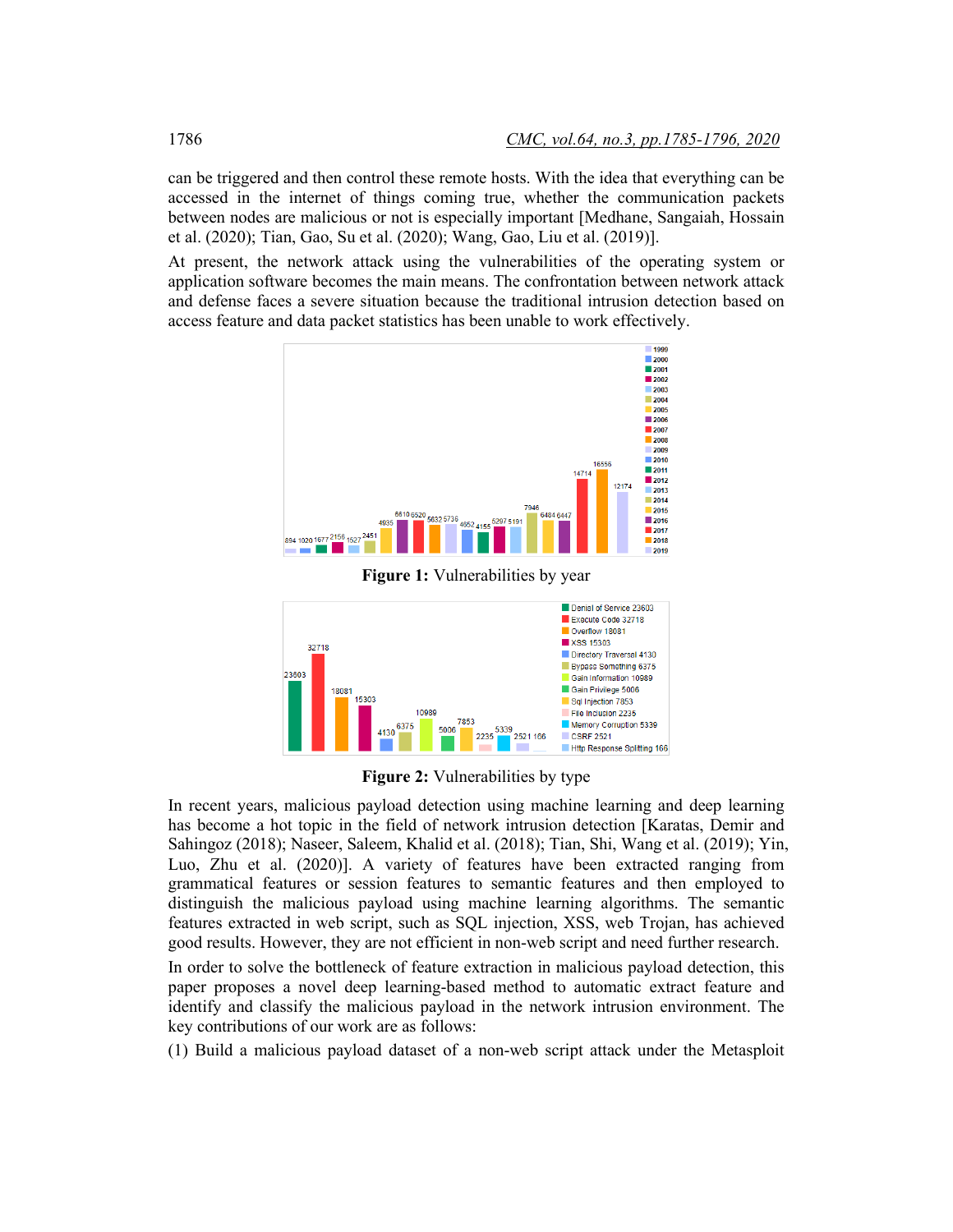framework.

(2) Propose a malicious payload detection model based on object detection deep learning network.

(3) Automatic extract features without expert interaction.

The rest of the paper is organized as follows. The related literature is summarized in Section 2. In Section 3, the proposed model is described for detecting malicious payload, Section 4 shows the experimental results and Section 5 presents the conclusions and future work.

#### **2 Related work**

Network intrusion detection is to detect the intrusion behavior of attackers via monitoring the network data packets and their associated attribute characteristics, such as frequency, connection source, packet length, etc. Intrusion detection is divided into signature-based intrusion detection and anomaly-based intrusion detection [Duhan and Khandnor (2016)].

The signature-based intrusion detection is a rule matching method, which pays more attention to the session and the characteristics of the packet, such as packet length, session entity's IP and session start time, etc. This method can only detect the network intrusion registered in the rules, and can not detect the unknown or unregistered network intrusion. In order to overcome this limitation, Guruprasad proposed an evolution-based automatic generation rule model for the snort system to improve the efficiency of detection [Guruprasad and D'Souza (2016)].

The anomaly-based intrusion detection does not need to be ruled by experts' experience, and it can automatically extract features to form detection rules through such methods as a neural network, deep learning, etc. At present, deep learning has become a research hotspot in intrusion detection. Unlike machine learning which needs expert's experience to design to extract features, deep learning can automatically extract features and select significant features [Karatas, Demir and Sahingoz (2018)]. Therefore, two famous deep learning models, CNN and RNN, have been used prominently in intrusion detection and get rid of the drawback of feature extraction relying on expert's experience. Niyaz implemented a sparse autoencoder and soft-max regression-based NIDS which use the Self-taught Learning (STL) [Niyaz, Sun, Javaid et al. (2016)]. Shone proposed a nonsymmetric deep auto-encoder (NDAE) with unsupervised feature learning. Its multiple asymmetric hidden layers can better adapt to multi-dimensional inputs [Shone, Ngoc, Phai et al. (2018)]. Using a newly defined loss function, Vinayakumar et al. proposed a highly scalable hybrid DNNS framework [Vinayakumar, Alazab, Soman et al. (2019)]. Ashfaq proposed a semi-supervised learning method based on fuzziness. The scheme trains a single hidden layer forward neural network (SLFN) to output a fuzzy vector and then uses a fuzzy vector to fully classify unlabeled samples [Ashfaq, Wang, Huang et al. (2017)]. Tang proposed a flow-based deep neural network model in an SDN environment. The model only selects 6 basic features from 41 features of the NSL-KDD dataset and the detection accuracy reaches 75.75%. However, the model does not make full use of the automatic feature extraction by deep learning and still has a lot of space for improvement on accuracy [Tang, Mhamdi, McLernon et al. (2016)]. Yan et al. proposed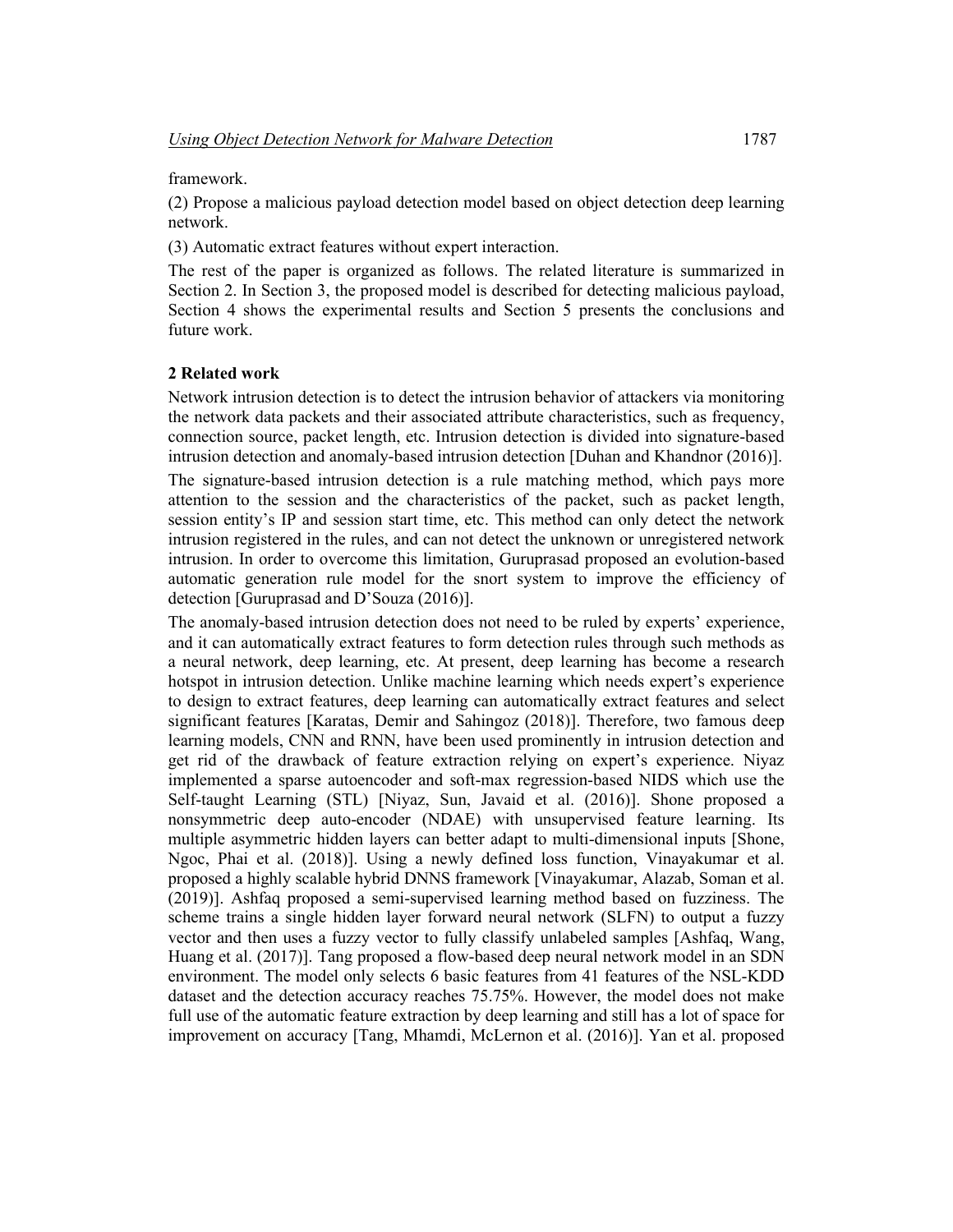a stacked sparse autoencoder (SSAE) to realize the automatic extraction of highdimensional features. The original classification features are imported into SSAE to realize the automatic learning of deeply sparse features, and then different basic classifiers are constructed by using low-dimensional sparse features to achieve the intrusion detection of high-dimensional features [Yan and Han (2018)]. Yu et al. proposed a detection model based on feature graph which filters the normal connections with grid partitions and records the patterns of various attacks with graph structure [Yu, Tian, Qiu et al. (2019)].

Deep learning has been used to extract the text's semantic features of SQL-injection, XSS and web Trojan horse. Liu splits the payloads into words and converts each word to a 20 dimensional vector via word embedding and used CNN and RNN for classification [Liu, Lang, Liu et al. (2019)]. Andresini et al. not only use the residual error of auto-encoders as feature engineering and combine deep unsupervised neural networks with supervised neural networks but also formulate a deep learning method that resorts to a feature augmentation to elicit the data distribution of unforeseen attacks [Andresini, Appice, Mauro et al. (2019)]. Swarnkar et al. proposed to consider the minimum and maximum frequency range of a specific NGram in the grouping of the training dataset. According to the number of deviations from the range, the intrusion is detected and the unknown intrusions are detected from the deviation of the range. This model only tests the detection effect of HTTP type [Swarnkar and Hubballi (2015)]. Based on distributed deep learning to analyze URLs, Tian proposed a web attack detection system that is deployed on edge devices of IoT [Tian, Luo, Qiu et al. (2020)].

In the stage of network intrusion, the attackers will send data packets with malicious payload to trigger the unfixed vulnerabilities of target hosts. The location and content of the same malicious payload in the data packet are different from the different target platforms and encoding methods used to bypass virus detection. Thus, we focus on the payload area of the data package and use a deep learning network to detect the malicious payload.

#### **3 Proposed model**

#### *3.1 Motivation*

KDDCUP'99 and NSL-KDD are used in most of the existing intrusion detection research. Recently, with the development of network attacks, there are some new test datasets, such as cidds-001, cic-ids2017 and cse-cic-ids2018. KDDCUP'99 and NSL-KDD only contain DOS, probe, r2l, u2r and normal features [Tavallaee, Bagheri, Lu et al. (2009)]. CIDDS-001 includes characteristics of the session such as communication, data capture time, number of bytes, number of data packets in session [Abdulhammed, Faezipour, Abuzneid et al. (2019)]. CIC-IDS2017 and CSE-CIC-IDS2018 include DoS attack, Web attack, BOT, port scan, brute force attack and other features [Karatas, Demir and Sahingoz (2018)]. However, these datasets include manually designed features from the original data.

In this study, our detection aim is focused on the exploitable attack scenario in which the attacker sends the malicious payload of binary executable code by using the vulnerability of the target system or software. Therefore, in order to better describe the detection scenario, we do not use the previous public datasets and establish our own dataset to build the proposed method and test its effectiveness in the real network traffic environment.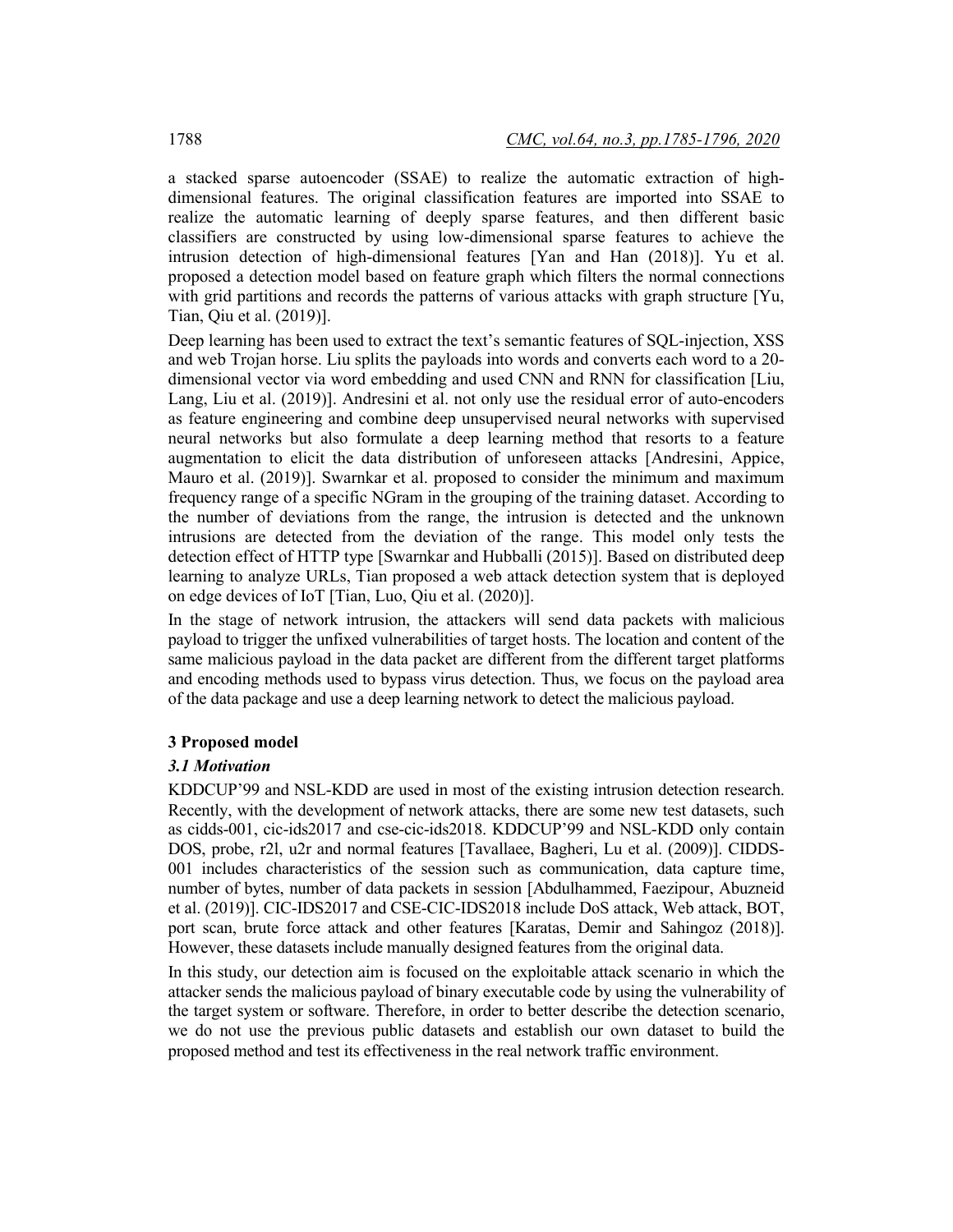#### *3.2 Malicious payload detection model*

Our model consists of building a dataset of malicious payload, preprocessing, and deep learning framework for automatic feature learning and extraction, classification shown in Fig. 3 below.



**Figure 3:** Proposed model

To build a dataset of malicious payload, we analyze the source code of the Metasploit framework [Metasploit-framework (2019)] and focus on the procedure to generate and send the malicious payload. In the preprocessing stage, we capture valid data packets carrying a malicious payload and transfer the data packet into a two-dimensional image. Then, the images with malicious payload are used to train a deep learning network, named YOLO [Redmon, Divvala, Girshick et al. (2016)]. In the detection phase of malicious payload, raw payloads are preprocessed as the previous step and then are fed as inputs of trained YOLO network. Final, the classification results by YOLO is used as the detection results and payload categories.

#### *3.3 Dataset*

Metasploit is a well-known attack framework, which contains rich exploit modules corresponding to different vulnerabilities and exploitable malicious payload modules. We establish a pair *<exploit, payload>* to name the malware, and packets with different malicious payloads are used as different samples in the dataset for training and its corresponding pair name as their categories.

Through making the real attack on the target hosts, a series of attack packets are captured and then the key malicious payload packets are located. The format of the content contained in the payload of packets in each attack is not uniform, and the length of the payload is not fixed. After observation of the lengths of payloads, we extract a total of three data packets including before and after the malicious payload of binary attack as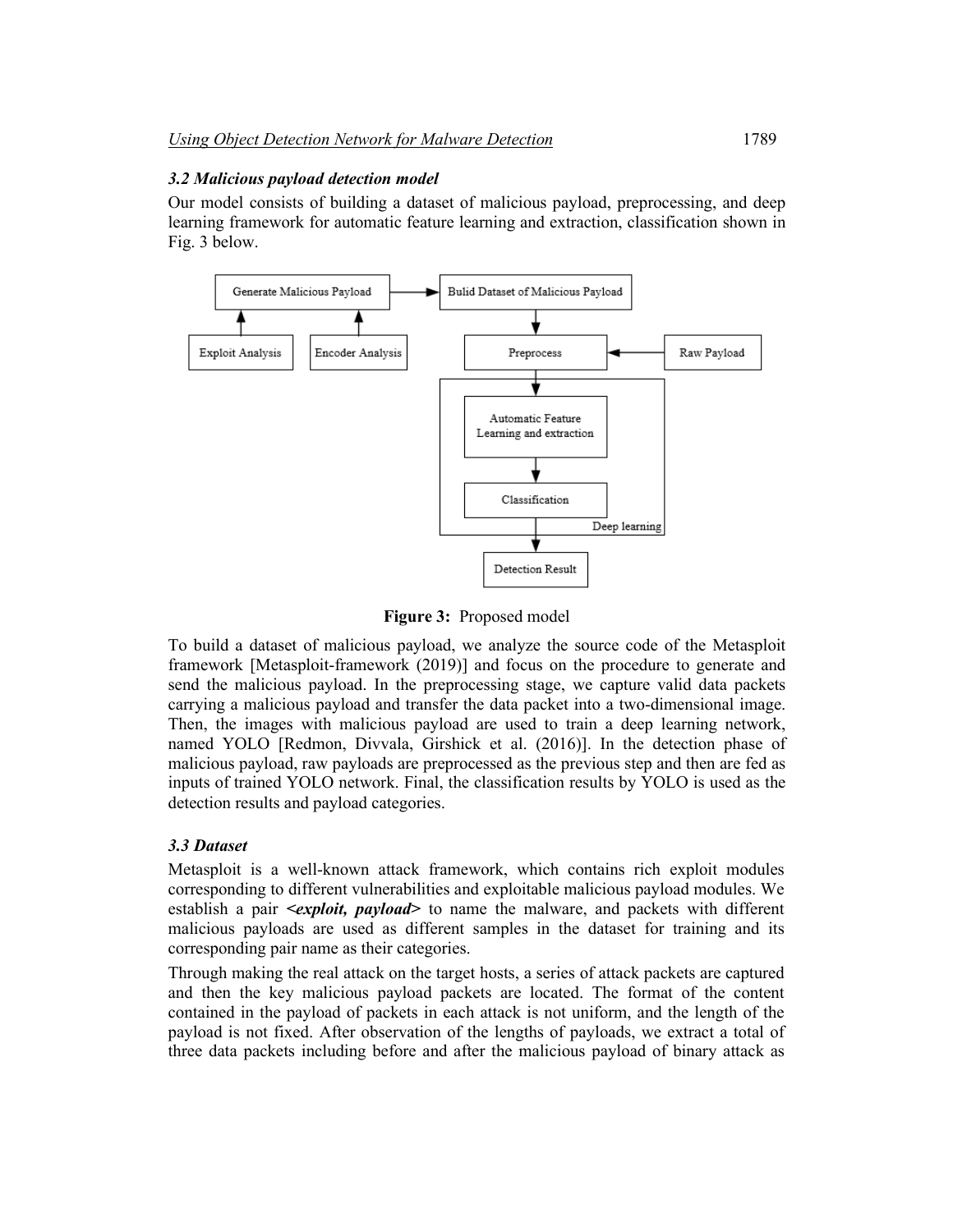effective data that can cover most of the payloads.

The procedure is described in algorithm 1 to build the payload samples as follows:

### *Algorithm 1: Build malicious payload samples*

(1) Analyze the attacking process in Metasploit, track the generation of payload, and store the payload before sending;

(2) Locate the corresponding payload in the packets, take three consecutive data packets among the payload, and calibrate and record the position of the payload in the packets;

(3) Arrange three consecutive packets into a data frame with a fixed length and fill the insufficient parts using a constant value.

#### *3.4 Deep learning for malicious payload detection and classification*

Deep learning [LeCun, Bengio and Hinton (2015)] provided a distinguished ability to automatically extract multiple levels of abstraction and features from the raw data. One of the efficient deep learning architectures is the convolutional neural network (CNN) that has been commonly used for image classification. Currently, CNN based deep learning networks have achieved success in object detection and image classification, and many studies and projects have been conducted to identify and classify different kinds of images.

YOLO is a well-known object detection algorithm based on CNN, which divides the image into different regions and predicts the detected objects' bounding boxes and probabilities for each region [Redmon, Divvala, Girshick et al. (2016)]. It employs a single network to the full image and has a fast speed in object detection and identification.

In the proposed payload detection and identification method, the packages are captured in the network traffic, and three continuous packages are ensemble into as an image as shown in Algorithm 1. Then, the malicious payload detection problem is transferred into a task of object detection and classification. A deep convolutional network is designed, and malicious payload samples are used to train the network and then the payloads are identified via the detection results.

Rather than building a model from scratch for each application, we improved a pre-build deep learning model to identify new image classes. Known as transfer learning, it reduces the time in training and improves the network's generalization ability. The proposed model uses a pre-build YOLO v3 network as a backbone to extract the features and the loss function is redefined according to different malicious payload categories. The detailed information about the network structures of the YOLO v3 model can be viewed in detail [Redmon, Divvala, Girshick et al. (2016)].

Fig. 4 below shows an example of a package image with a malicious payload, and Fig. 5 below demonstrates the detection and classification results using the trained YOLO network.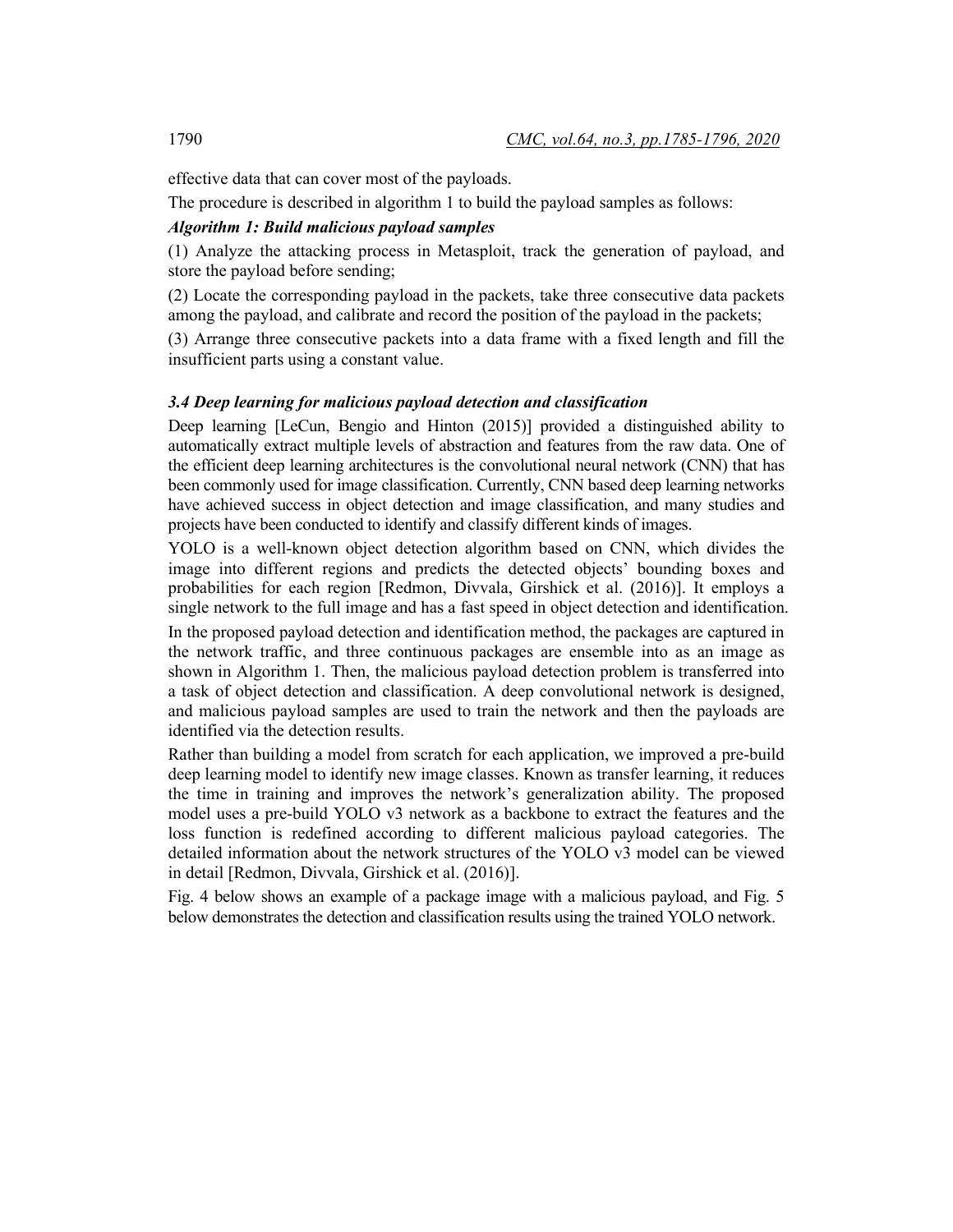

**Figure 4:** Sample of a package image **Figure 5:** Prediction result on the package image

# **4 Experiment and discussion**

To validate the efficiency of the proposed approach, we selected 246 unique *<exploit, payload>* pairs from our malicious payload dataset. Those pairs are collected from two common operating systems, and they are composed of 23 different payloads. Same payload with different exploits is considered as different samples in the same category. The number of different exploits for each payload is shown in Figs. 6 and 7 below. It is worth to noticed that, in the Fig. 6 below, the payload, payload-windows-reverse ord tcp, has the most available exploits. It means that the payload is very popular for exploits targeting windows platform. All the pair images are normalized at the size of 228×228 pixels, and an augment method is used to increase the number of images in the training stage of deep learning network. Fig. 8 below shows examples of the augment results for one image.



**Figure 6:** Number of Exploit of windows platform with the same valid payload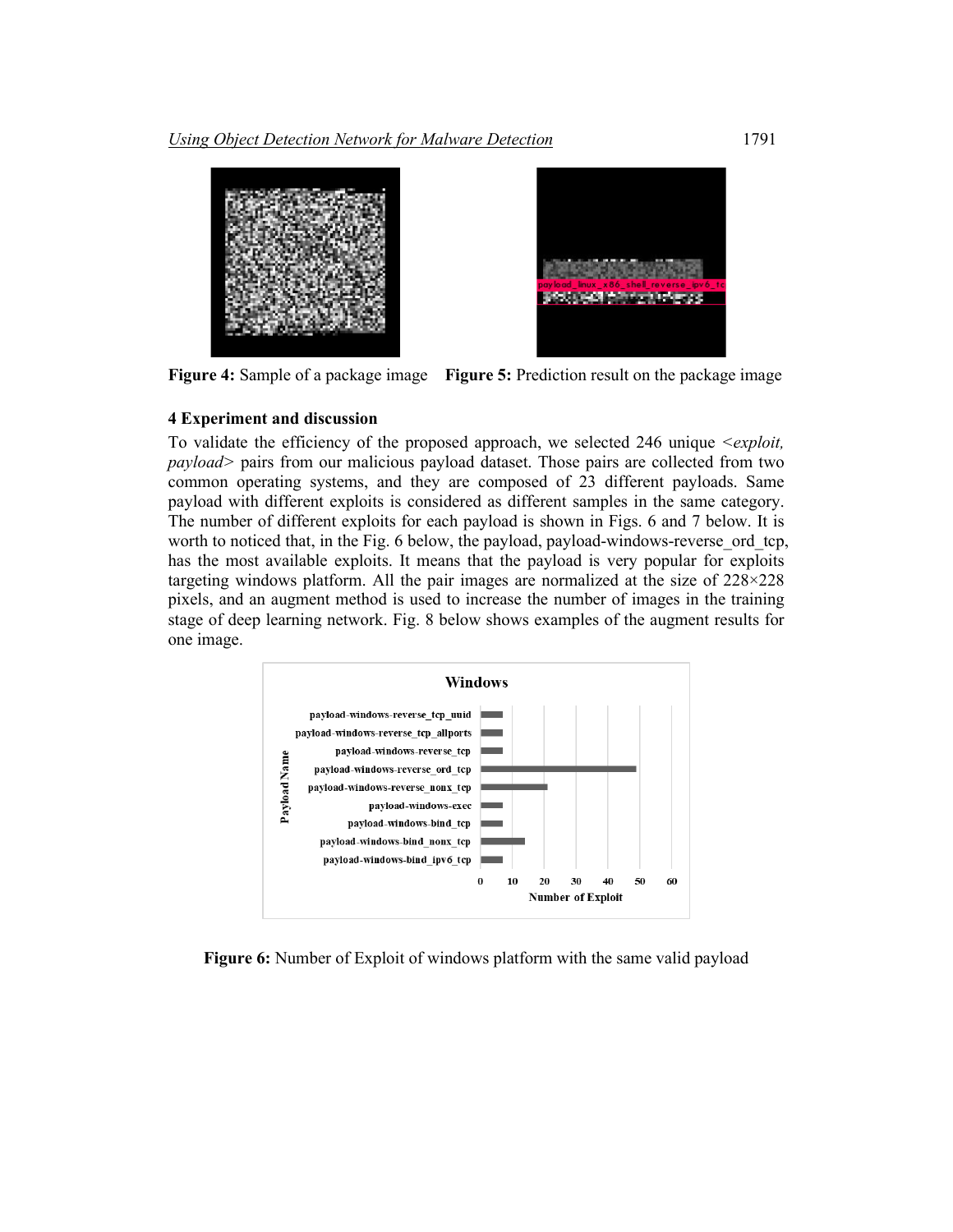

**Figure 7:** Number of Exploit of Linux platform with the same valid payload



**Figure 8:** Augment results of a packet image

In the training stage, 12597 images were selected randomly from the whole data set after image augmentation. Each category has the same number of packet images. Then they are split with 90% of the images for training, 10% for testing. Therefore, 11328 were selected from 12597 categories balanced as the training set, 1269 for the test set, respectively.

The performance of the YOLO v3 on the training process is shown in Fig. 9 below, including the changing on accuracy and loss values during training. The model after training was employed in the testing set and the Fig. 10 below shows the confusion matrix of the classification results. Some typical examples of result images are shown in Fig. 11 below. The result demonstrates that the proposed method has great detection capability and high accuracy.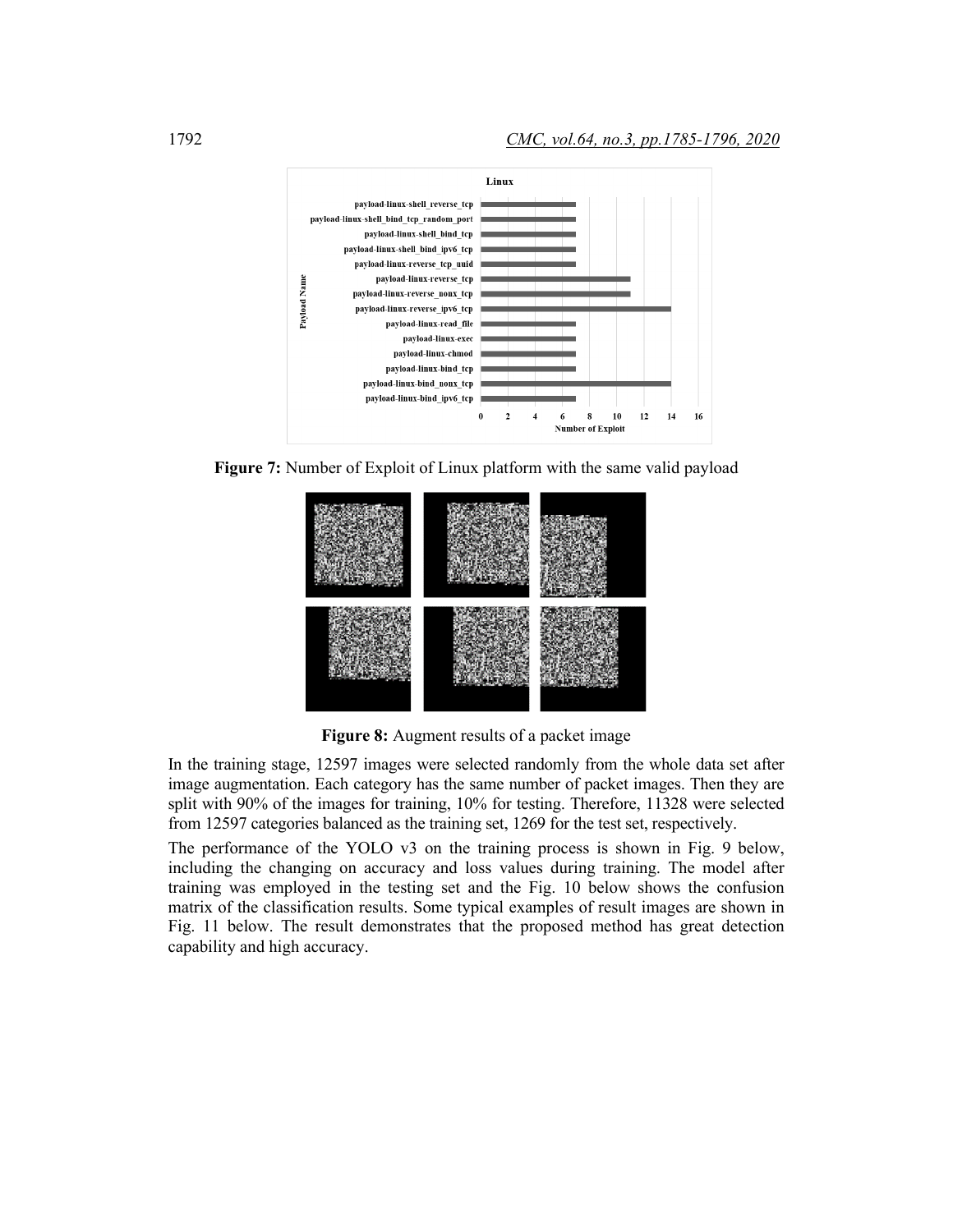

**Figure 9:** Accuracy and loss values in the training process



**Figure 10:** Confusion matrix of the classification results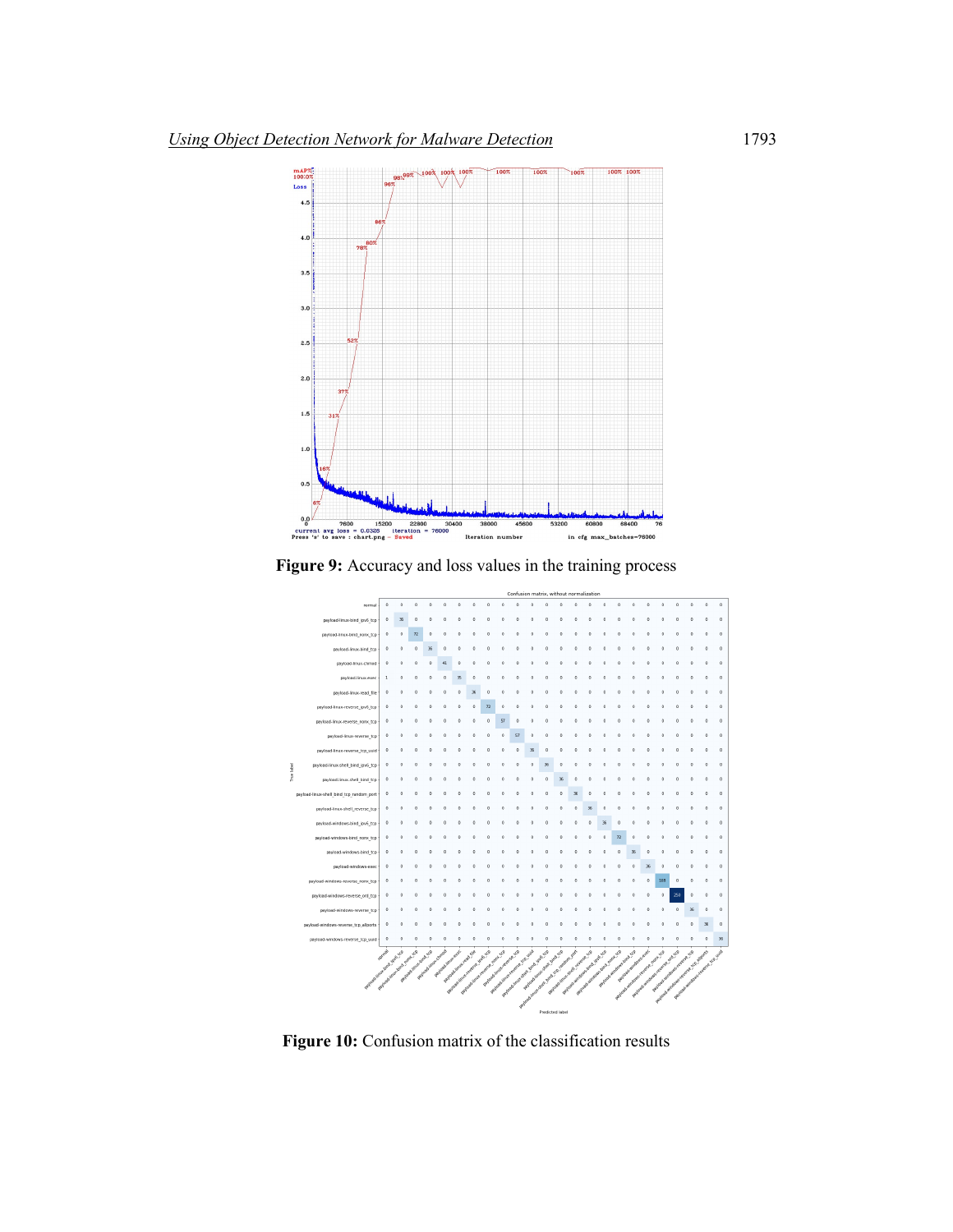

**Figure 11:** Six typical result images and the red rectangle is ground true label

The results on the accuracy, mAP and detection speed are shown in Tab. 1. The results demonstrate that the proposed method has both high accuracy and fast detection speed, and can be used for malware detection and classification in a real environment.

**Table 1:** Statistics results for proposed method

| Threshold | Precision | mAP    | Detection time |
|-----------|-----------|--------|----------------|
| 50%       | 199       | 99 45% | 9.8 ms         |

#### **5 Future work and conclusion**

This study developed a deep learning network for malware detection and classification in network traffic packets. A YOLO v3 model was modified and tuned for malware detection and classification in packet images. The experimental results demonstrate that 99% accuracy was obtained on the current data set. In the future, a large data set is planned to be collected with more classes and more variation on the environment of packet acquisition. Due to that the conditions for acquired packets are close to the real applications, a similar performance could be achieved in practice after it is tuned using a more diversified data.

**Funding Statement:** This work was supported by Natural Science Foundation of China (61702013, 61572492), the National Key research and Development Plan (Grant No. 2018YFB0803504), Joint of Beijing Natural Science Foundation and Education Commission (KZ201810009011), Science and Technology Innovation Project of North China University of Technology (19XN108).

**Conflicts of Interest:** The authors declare that they have no conflicts of interest to report regarding the present study.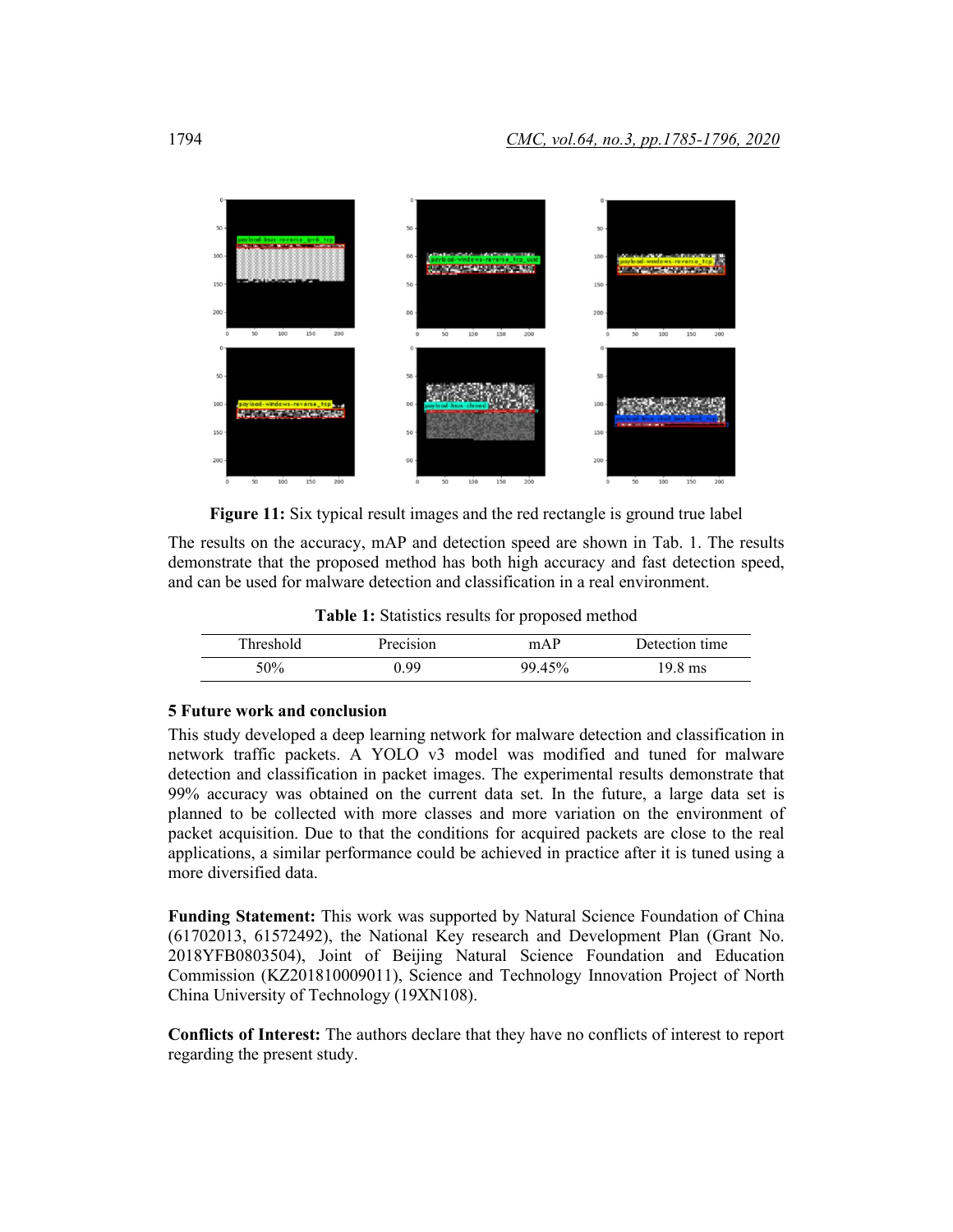#### **References**

**Abdulhammed, R.; Faezipour, M.; Abuzneid, A.; AbuMallouh, A.** (2019): Deep and machine learning approaches for anomaly-based intrusion detection of imbalanced network traffic. *IEEE Sensors Letters*, vol. 3, no. 1, pp. 1-4.

**Andresini, G.; Appice, A.; Mauro, N. D.; Loglisci, C.; Malerba, D.** (2019): Exploiting the auto-encoder residual error for intrusion detection. *Proceedings of IEEE European Symposium on Security and Privacy Workshops*, pp. 281-290.

**Ashfaq, R. A. R.; Wang, X.; Huang, J. Z.; Abbas, H.; He, Y.** (2017): Fuzziness based semi-supervised learning approach for intrusion detection system. *Information Sciences*, vol. 378, pp. 484-497.

**Duhan, S.; Khandnor, P.** (2016): Intrusion detection system in wireless sensor networks: a comprehensive review. *Proceedings of International Conference on Electrical, Electronics, and Optimization Techniques*, pp. 2707-2713.

**Guruprasad, S.; D'Souza, R.** (2016): Development of an evolutionary framework for autonomous rule creation for intrusion detection. *Proceedings of IEEE 6th International Conference on Advanced Computing*, pp. 534-538.

**Karatas, G.; Demir, O.; Sahingoz, O. K.** (2018): Deep learning in intrusion detection systems. *Proceedings of International Congress on Big Data, Deep Learning and Fighting Cyber Terrorism*, pp. 166-169.

**LeCun, Y.; Bengio, Y.; Hinton, G.** (2015): Deep learning. *Nature*, vol. 521, no. 7553, pp. 436-444.

**Liu, H.; Lang, B.; Liu, M.; Yan, H.** (2019): CNN and RNN based payload classification methods for attack detection. *Knowledge-Based Systems*, vol. 163, pp. 332-341.

**Medhane, D. V.; Sangaiah, A. K.; Hossain, M. S.; Muhammad, G.; Wang, J.** (2020): Blockchain-enabled distributed security framework for next generation IoT: an edge-cloud and software defined network integrated approach. *IEEE Internet of Things Journal*. https://doi.org/10.1109/JIOT.2020.2977196.

**Metasploit-framework** (2019): https://github.com/rapid7/metasploit-framework.

**Naseer, S.; Saleem, Y.; Khalid, S.; Bashir, M. K.; Han, J. et al.** (2018): Enhanced network anomaly detection based on deep neural networks. *IEEE Access*, vol. 6, pp. 48231-48246.

**Niyaz, Q.; Sun, W.; Javaid, A. Y.; Alam, M.** (2016): A deep learning approach for network intrusion detection system. *Proceedings of International Conference on Institute for Computer Sciences, Social-Informatics and Telecommunications Engineering*, pp. 21-26.

**Redmon, J.; Divvala, S.; Girshick, R.; Farhadi, A.** (2016): You only look once: unified, real-time object detection. *Proceedings of IEEE Conference on Computer Vision and Pattern Recognition*, pp. 779-788.

**Shone, N.; Ngoc, T. N.; Phai, V. D.; Shi, Q.** (2018): A deep learning approach to network intrusion detection. *IEEE Transactions on Emerging Topics in Computational Intelligence*, vol. 2, no. 1, pp. 41-50.